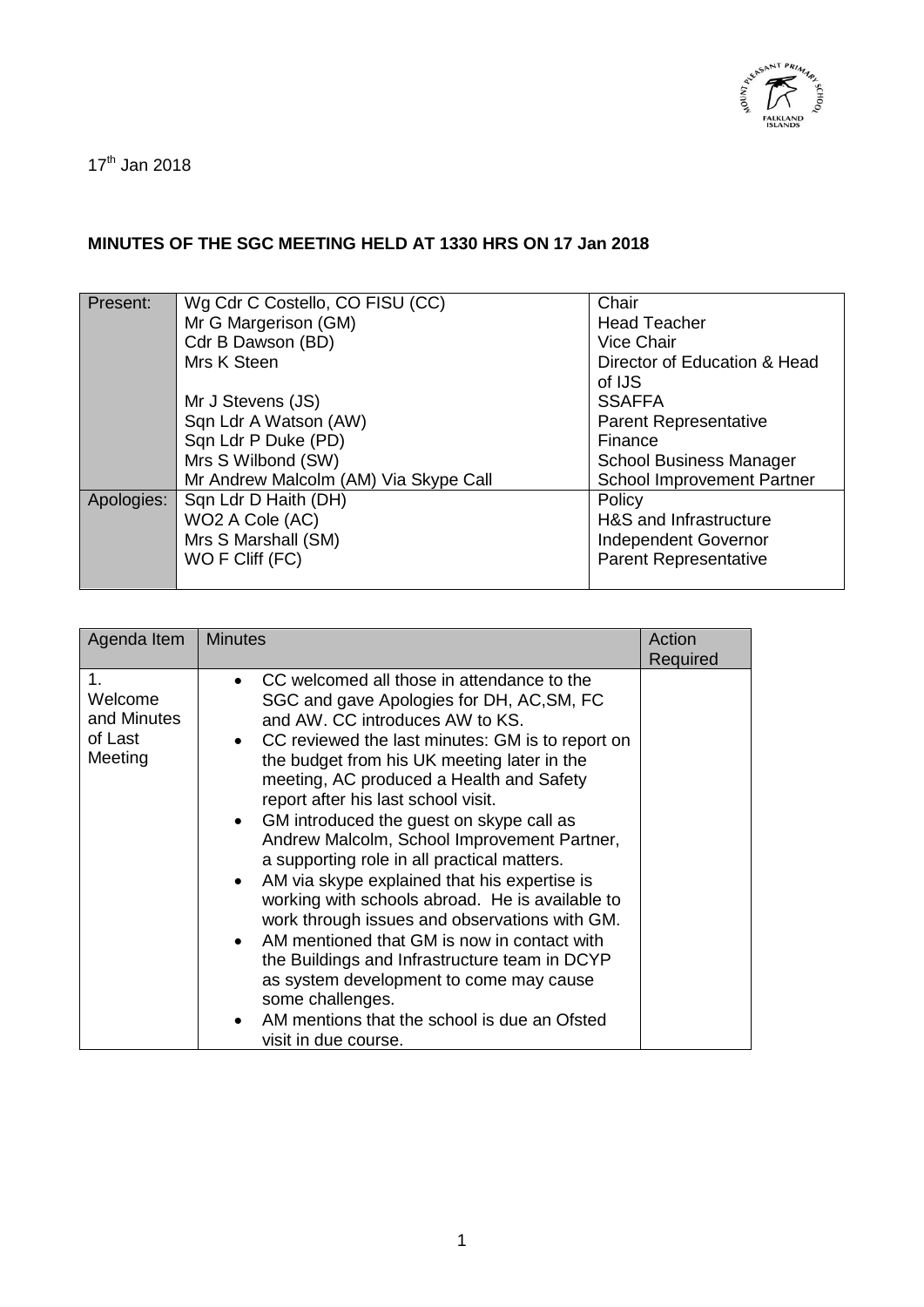

| 2.                                         | It was discussed that SGC need to elect a new<br>$\bullet$                                                                                                                                                                                                                                                  | <b>GM</b>        |
|--------------------------------------------|-------------------------------------------------------------------------------------------------------------------------------------------------------------------------------------------------------------------------------------------------------------------------------------------------------------|------------------|
| <b>Matters</b><br>arising from<br>previous | teacher rep.<br>JS stated it is advisable to have a support-staff<br>representative on the SGC as per the policy<br>guidance. GM to produce suggestions at the<br>next meeting.<br>CC highlighted that the SGC need to do more<br>$\bullet$<br>class visits by February half term. CC actioned<br>everyone. | <b>GM</b><br>All |
| 3.                                         | GM discussed the School Improvement Plan:                                                                                                                                                                                                                                                                   |                  |
| School<br>Improvement                      | Everything has been noted and covered in the<br>plan. Observations undertaken, meetings                                                                                                                                                                                                                     |                  |
| Plan                                       | attended, data received.<br>DH had sent CC an email about the School<br>$\bullet$                                                                                                                                                                                                                           |                  |
|                                            | Improvement plan and suggested it is mentioned                                                                                                                                                                                                                                                              |                  |
|                                            | in the school newsletter to encourage parents to<br>look at the new school website.                                                                                                                                                                                                                         |                  |
|                                            | AM states that MPS replicate what other school<br>websites consist of, especially smaller schools.                                                                                                                                                                                                          |                  |
|                                            | He suggests that we that we double check what                                                                                                                                                                                                                                                               |                  |
|                                            | we put on to the website and that we use the<br>website appropriately and portray it positively.                                                                                                                                                                                                            |                  |
| 4.                                         | SM not in attendance                                                                                                                                                                                                                                                                                        |                  |
| Independent<br>Reps                        |                                                                                                                                                                                                                                                                                                             |                  |
| 5. Parent                                  | AW has decided that the SGC photo board at<br>$\bullet$                                                                                                                                                                                                                                                     |                  |
| Reps                                       | the main entrance gate is the best way to let<br>themselves be known to the families.                                                                                                                                                                                                                       |                  |
|                                            | CC tasks those who have not yet had their photo<br>$\bullet$<br>taken for the board to do so asap.                                                                                                                                                                                                          | All              |
|                                            | AW suggests a school amnesty box is put in                                                                                                                                                                                                                                                                  |                  |
|                                            | place for school improvement ideas.<br>AW and FC will go to the Family coffee                                                                                                                                                                                                                               |                  |
|                                            | mornings/GD coffee mornings. OC GD Flt to<br>advertise that AW and FC will be there to                                                                                                                                                                                                                      | <b>AW</b>        |
|                                            | answer any questions.                                                                                                                                                                                                                                                                                       |                  |
|                                            | CC asks GM - Can we put parent rep email<br>٠<br>addresses and other contact details on the                                                                                                                                                                                                                 | All              |
|                                            | school website for parents? CC tasks all to let                                                                                                                                                                                                                                                             |                  |
|                                            | her know if they are happy to have photographs<br>on school website.                                                                                                                                                                                                                                        |                  |
| 6. Policy rep                              | In DH's absence CC reads an email from DH<br>$\bullet$                                                                                                                                                                                                                                                      |                  |
|                                            | which suggests he looks at the SEN policies,<br>Equal opportunities, anti-bullying and                                                                                                                                                                                                                      |                  |
|                                            | communications policies.<br>GM suggests DH check the Ofsted required<br>$\bullet$                                                                                                                                                                                                                           | <b>DH</b>        |
|                                            | policies as the priority and then continues with                                                                                                                                                                                                                                                            |                  |
|                                            | the other policy reviews after the priorities are<br>actioned.                                                                                                                                                                                                                                              |                  |
|                                            | DH has a proposed draft survey - A copy should<br>be circulated to the committee first before the 2 <sup>nd</sup>                                                                                                                                                                                           | All              |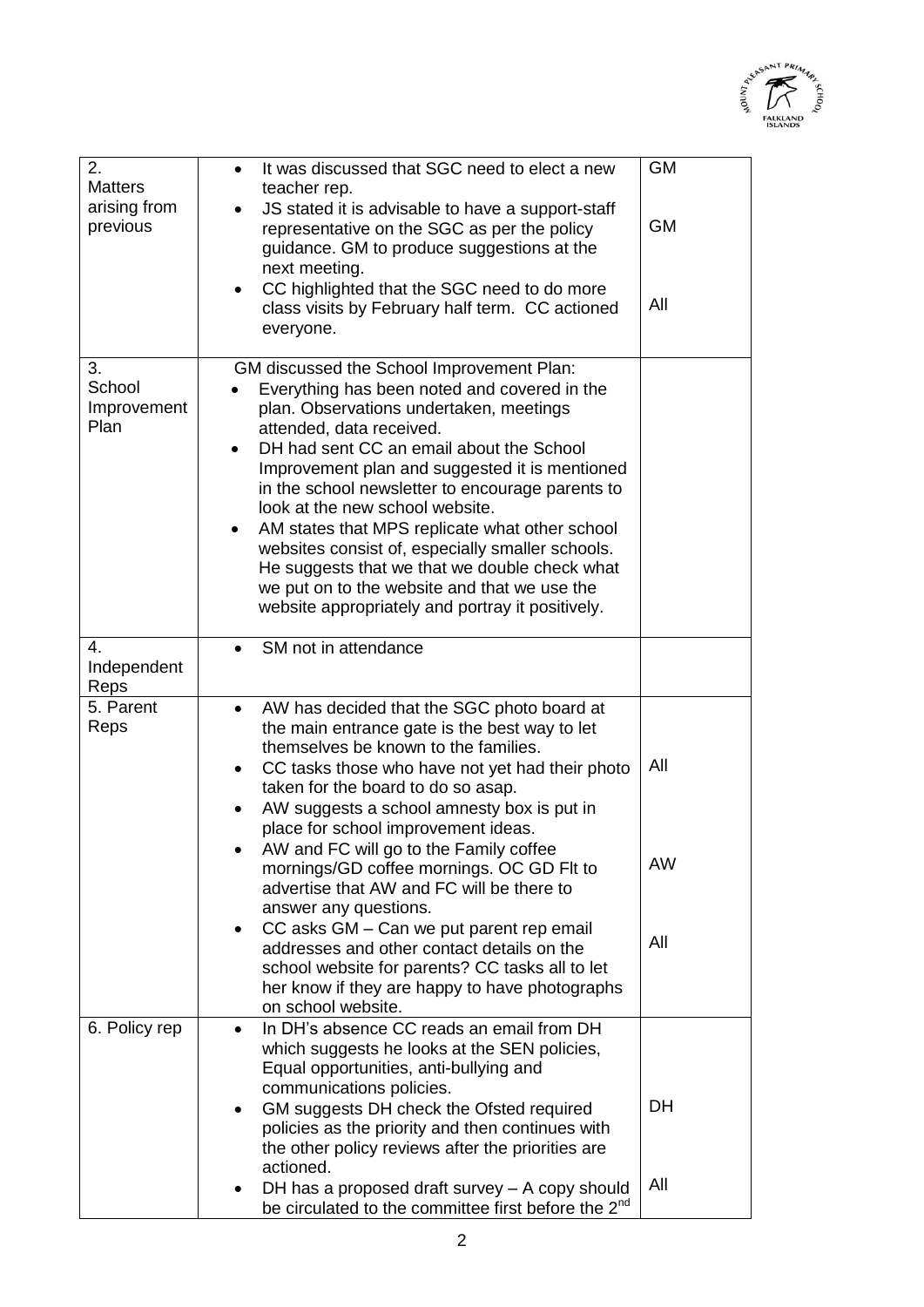

|                                                                            | Feb so any questions can be asked.                                                                                                                                                                                                                                                                                                                                                                                                                                                                                                                                                                                                                                                                                                                                                                                                                                                                                                                                                                                                                                                                                            |           |
|----------------------------------------------------------------------------|-------------------------------------------------------------------------------------------------------------------------------------------------------------------------------------------------------------------------------------------------------------------------------------------------------------------------------------------------------------------------------------------------------------------------------------------------------------------------------------------------------------------------------------------------------------------------------------------------------------------------------------------------------------------------------------------------------------------------------------------------------------------------------------------------------------------------------------------------------------------------------------------------------------------------------------------------------------------------------------------------------------------------------------------------------------------------------------------------------------------------------|-----------|
| 7. Finance<br>8.<br>Safeguarding                                           | PD says that there is a small underspend on the<br>٠<br>schools allocated budget of £8,000.<br>CP&F has been troublesome with the limited<br>internet connectivity that is available to train and<br>use the programme. DCYP are helping us with<br>orders as there is not enough stability.<br>JS says there are rolling safeguarding<br>programmes on offer at the moment which are<br>mandated and adapted to adult Safe Guarding<br>also.<br>The next safeguarding level 2 course will be held<br>$\bullet$<br>on the 24 <sup>th</sup> March. CC tasks everyone to make                                                                                                                                                                                                                                                                                                                                                                                                                                                                                                                                                   |           |
|                                                                            | sure they are booked onto the safeguarding<br>course.                                                                                                                                                                                                                                                                                                                                                                                                                                                                                                                                                                                                                                                                                                                                                                                                                                                                                                                                                                                                                                                                         | All       |
| 9.<br>Infrastructure<br>and Health<br>and Safety<br>including<br>new build | CC says that we need answers on the progress<br>$\bullet$<br>on the new build and would like to know when<br>we will know more.<br>AM says that Major Palmer has been asking DIO<br>in the UK to try and get some more answers. B2<br>from DCYP talked of a possible postponement<br>but has had no answers back to her question but<br>has stressed the practicalities and has asked<br>that they liaise with us more about the preferred<br>outcome.<br>GM states there appears to have been little<br>$\bullet$<br>progress on the build in the last 2 weeks, it looks<br>like fewer people are working on the new school.<br>CC says it is a problem that we cannot give<br>$\bullet$<br>parents any feedback on the new school and will<br>most likely have to pre-empt questions and<br>answers on the timescale for moving schools.<br>GM says he will skype with Kati in DCYP to<br>discuss further and try to get some solid<br>information.<br>Mike Cooper, Director of DCYP would like to<br>$\bullet$<br>come and open the school but obviously it is<br>difficult without confirmed dates to organise<br>travel. | <b>GM</b> |
|                                                                            | Sec Note: Chair has also made contact with Head DIO<br>BFSAI to request an update.                                                                                                                                                                                                                                                                                                                                                                                                                                                                                                                                                                                                                                                                                                                                                                                                                                                                                                                                                                                                                                            | CC        |
| 10. Head<br>Teacher's<br>report and<br>Pupil<br>Progress<br>report.        | GM stated that Parents' evening went very well<br>$\bullet$<br>and Golden Assemblies are always very well<br>attended by parents.<br>There were air-bridge delays at the end of the<br>$\bullet$<br>school holidays, making it difficult for teachers to<br>get back on time. Despite this school still<br>opened on time. AW said that if this happens<br>again in the future to speak to HQ J4 if teachers<br>are delayed or refused travel by DISCOM.<br>GM said that currently we have a very good                                                                                                                                                                                                                                                                                                                                                                                                                                                                                                                                                                                                                        | <b>AW</b> |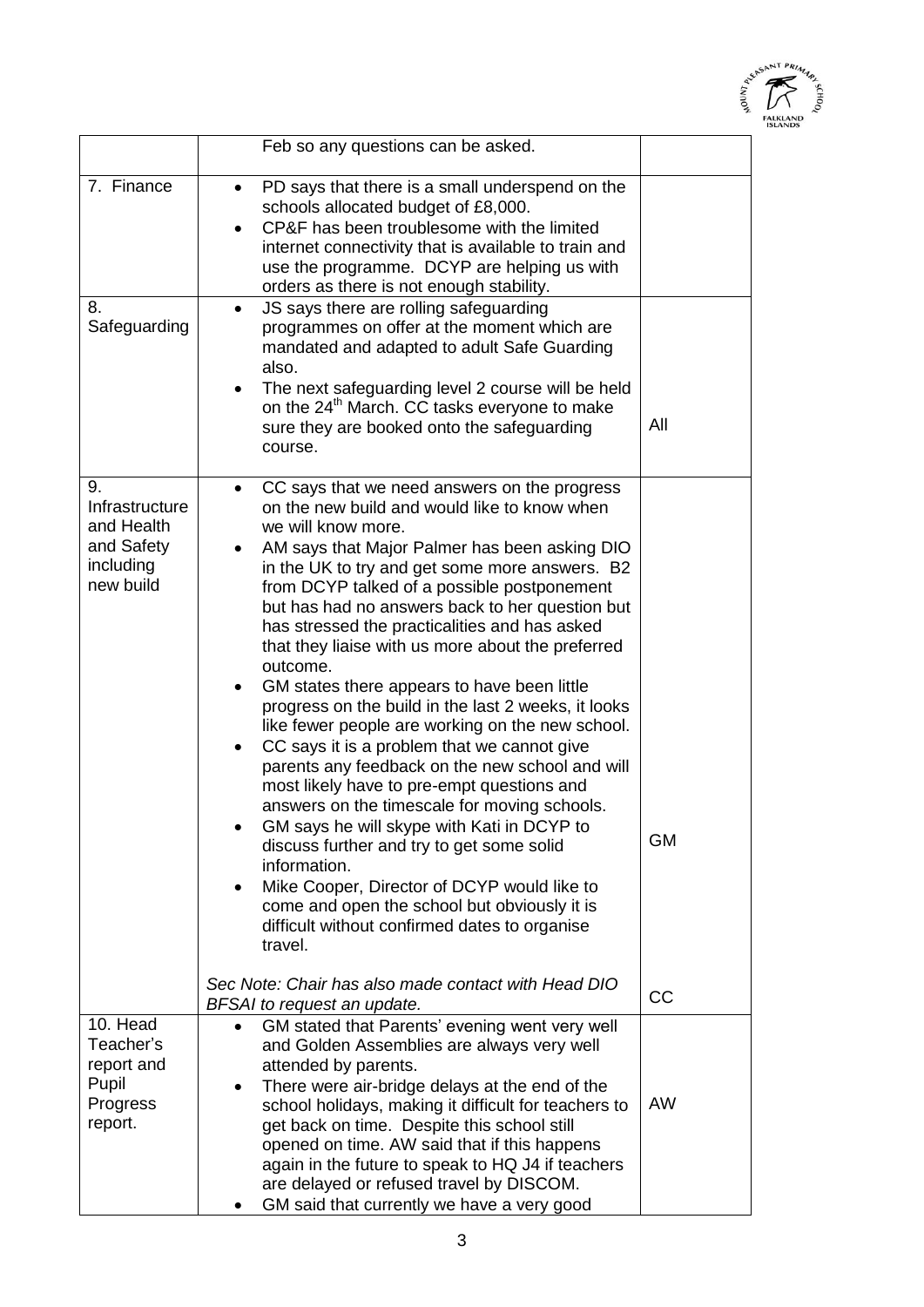

|                | team of staff of 9 support staff and 2 office staff;<br>however with the movement this year of families<br>leaving recruitment in early years might be<br>difficult as they need a level 3 qualified person.<br>There was 100% attendance for the nativity<br>$\bullet$<br>plays and productions over the Christmas period<br>and everything went very well.<br>FS have new enhanced areas of learning and<br>$\bullet$<br>the new outside play equipment is much better<br>suited to Falkland weather conditions.<br>3 pupils have left recently and 3 more have<br>joined.1 pupil is on the SEN list. 0 exclusions.<br>Mobility as a topic was discussed in terms of<br>pupil outcomes.<br>The SGC explored the SIP and considered the<br>$\bullet$<br>data. SGC members are to ensure they are<br>familiar with the SIP data that relates to their                                                                                                                                                                                                                                                                                                                                                                                                               | All                    |
|----------------|---------------------------------------------------------------------------------------------------------------------------------------------------------------------------------------------------------------------------------------------------------------------------------------------------------------------------------------------------------------------------------------------------------------------------------------------------------------------------------------------------------------------------------------------------------------------------------------------------------------------------------------------------------------------------------------------------------------------------------------------------------------------------------------------------------------------------------------------------------------------------------------------------------------------------------------------------------------------------------------------------------------------------------------------------------------------------------------------------------------------------------------------------------------------------------------------------------------------------------------------------------------------|------------------------|
|                | Year Gp lead roles and their 'topic' led.                                                                                                                                                                                                                                                                                                                                                                                                                                                                                                                                                                                                                                                                                                                                                                                                                                                                                                                                                                                                                                                                                                                                                                                                                           |                        |
| <b>11. AOB</b> | JS asked about the House Team system and<br>$\bullet$<br>how it worked?<br>GM explained that good work earned house<br>$\bullet$<br>points. This is updated throughout the year. The<br>group with the most points win. It is an incentive<br>scheme to help pupils. CC tasks GM to explain<br>the house system to parents in the newsletter for<br>a better awareness raising of how the concept<br>improves teamwork and cooperation as part of<br>the school's values.<br>PD suggests that GM emails out the website link<br>$\bullet$<br>to parents.<br>AW questioned the process of applying for<br>school places in the Falklands. Can the process<br>be sped up for families that don't have much<br>notice to move? AM answered AW saying they<br>are trying to speed up the application process,<br>however, the challenge is the different special<br>needs policy (MASO) determines this.<br>AW questions what happens if at short notice<br>٠<br>the children are refused? Does this meet the<br>service requirements? A discussion was had<br>with AM that a firm commitment from the school<br>4 months prior was necessary, even if it can with<br>the proviso that this was offered on the<br>assumption that the children had no special<br>needs. | <b>GM</b><br><b>GM</b> |
|                | AM thanks everyone and invites any questions<br>٠<br>to be emailed to him and that he would take<br>away the points about the school application<br>process that needs to support the Service<br>families and the often short timescales they have<br>to move overseas.                                                                                                                                                                                                                                                                                                                                                                                                                                                                                                                                                                                                                                                                                                                                                                                                                                                                                                                                                                                             | AM                     |
|                | BD says there is a possibility that the all-female<br>crew of the Indian Naval Yacht could visit the<br>children. BD to lead on facilitating a visit to the                                                                                                                                                                                                                                                                                                                                                                                                                                                                                                                                                                                                                                                                                                                                                                                                                                                                                                                                                                                                                                                                                                         | BD.                    |